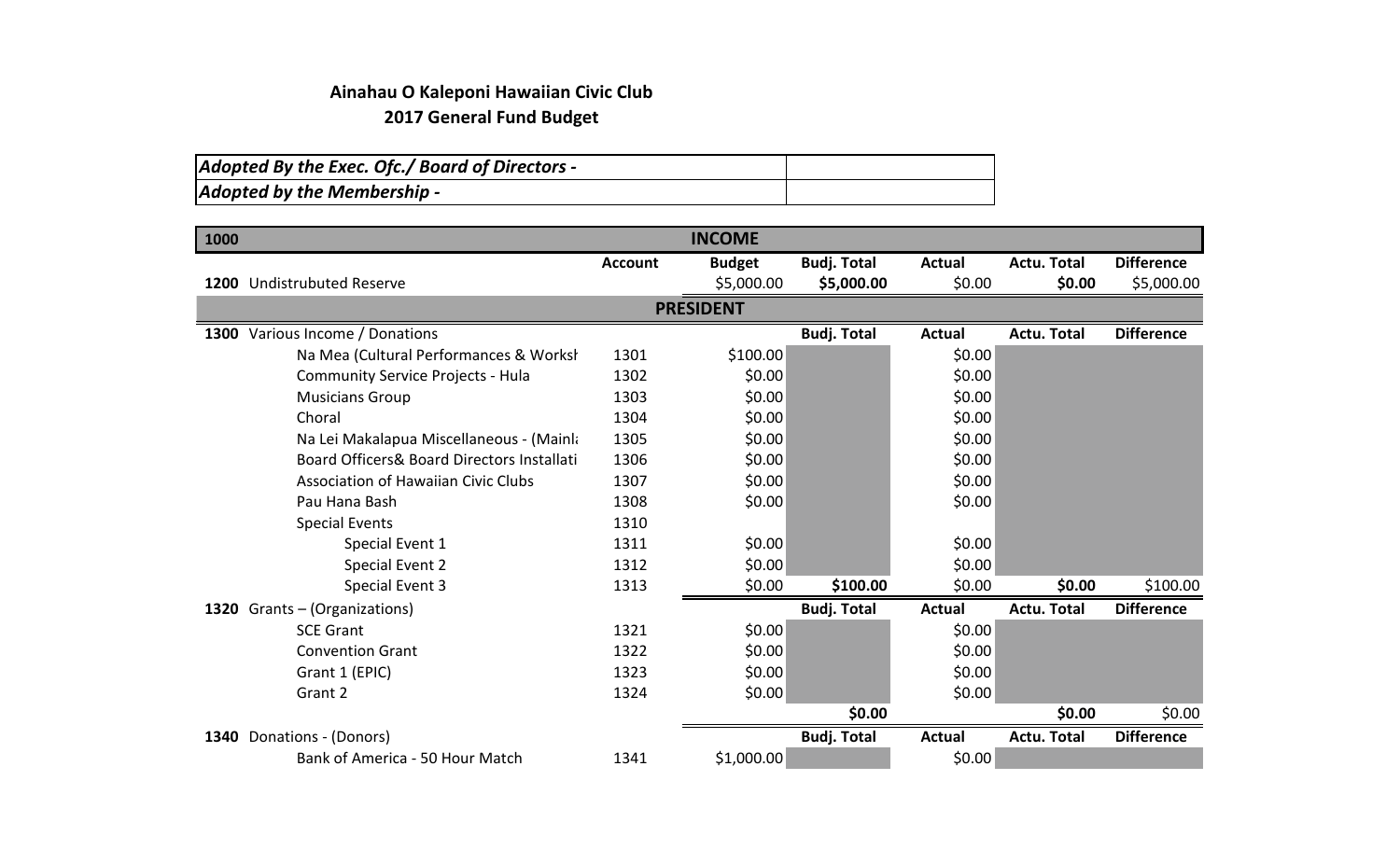|      | Donation 1              | 1342 | \$0.00 |                    | \$0.00        |                    |                   |
|------|-------------------------|------|--------|--------------------|---------------|--------------------|-------------------|
|      | Donation 2              | 1343 | \$0.00 |                    | \$0.00        |                    |                   |
|      | Donation 3              | 1344 | \$0.00 | \$1,000.00         |               | \$0.00             | \$1,000.00        |
| 1390 | Miscellaneous           |      |        | <b>Budj. Total</b> | <b>Actual</b> | <b>Actu. Total</b> | <b>Difference</b> |
|      | Convention              | 1391 | \$0.00 |                    | \$0.00        |                    |                   |
|      | Refund/reimbursements 1 | 1392 | \$0.00 |                    | \$0.00        |                    |                   |
|      | Refund/reimbursements 2 | 1393 | \$0.00 | \$0.00             |               | \$0.00             | \$0.00            |

|      | <b>1ST VICE PRESIDENT</b>                   |      |             |                    |               |                    |                   |  |  |  |
|------|---------------------------------------------|------|-------------|--------------------|---------------|--------------------|-------------------|--|--|--|
| 1400 | Various Income / Donations                  |      |             | <b>Budj. Total</b> | Actual        | Actu. Total        | <b>Difference</b> |  |  |  |
|      | <b>Membership Dues</b>                      | 1401 | \$2,100.00  | \$2,100.00         | \$0.00        | \$0.00             | \$2,100.00        |  |  |  |
|      | 1410 Charitable & Welfare                   |      |             | <b>Budj. Total</b> | Actual        | <b>Actu. Total</b> | <b>Difference</b> |  |  |  |
|      | Christmas Opportunity Drawing-Lunalilo      | 1416 | \$400.00    |                    | \$0.00        |                    |                   |  |  |  |
|      | Health Workshop (Healthy Living)            | 1417 | \$100.00    |                    | \$0.00        |                    |                   |  |  |  |
|      | Hawai`i Student Groups (Bands etc)          | 1418 | \$0.00      |                    | \$0.00        |                    |                   |  |  |  |
|      | Miscellaneous Charitable & Welfare          | 1419 | \$100.00    | \$600.00           |               | \$0.00             | \$600.00          |  |  |  |
| 1420 | AOKHCC - Scholarships (directly to savings) |      |             | <b>Budj. Total</b> | Actual        | <b>Actu. Total</b> | <b>Difference</b> |  |  |  |
|      | Donation from Aha`aina Ticket Sales (port   | 1421 | \$500.00    |                    | \$0.00        |                    |                   |  |  |  |
|      | Aha'aina Opportunity Drawing                | 1422 | \$1,700.00  |                    | \$0.00        |                    |                   |  |  |  |
|      | Aha'aina Silent Auction                     | 1423 | \$200.00    |                    | \$0.00        |                    |                   |  |  |  |
|      | Mary Ann Kalama Fund - (Dreyfus Acct Int    | 1424 | \$100.00    |                    | \$0.00        |                    |                   |  |  |  |
|      | SCE Grant (Scholarship Only)                | 1425 | \$5,000.00  |                    | \$0.00        |                    |                   |  |  |  |
|      | Miscellaneous Scholarship Donation 1        | 1428 | \$300.00    |                    | \$0.00        |                    |                   |  |  |  |
|      | Miscellaneous Scholarship Donation 2        | 1429 | \$0.00      | \$7,800.00         | \$0.00        | \$0.00             | \$7,800.00        |  |  |  |
| 1480 | Miscellaneous – (Grants)                    |      |             | <b>Budj. Total</b> | <b>Actual</b> | <b>Actu. Total</b> | <b>Difference</b> |  |  |  |
|      | <b>NPH Grant</b>                            | 1481 | \$13,500.00 |                    | \$0.00        |                    |                   |  |  |  |
|      | <b>Miscellaneous Grant 2</b>                | 1482 | \$0.00      | \$13,500.00        |               | \$0.00             | \$13,500.00       |  |  |  |
| 1490 | Miscellaneous - (Donations)                 |      |             | <b>Budj. Total</b> | <b>Actual</b> | <b>Actu. Total</b> | <b>Difference</b> |  |  |  |
|      | <b>Christmas Party Reimbursement</b>        | 1491 | \$0.00      |                    | \$0.00        |                    |                   |  |  |  |
|      | <b>Miscellaneous Donation 2</b>             | 1492 | \$0.00      | \$0.00             | \$0.00        | \$0.00             | \$0.00            |  |  |  |

**2ND VICE PRESIDENT**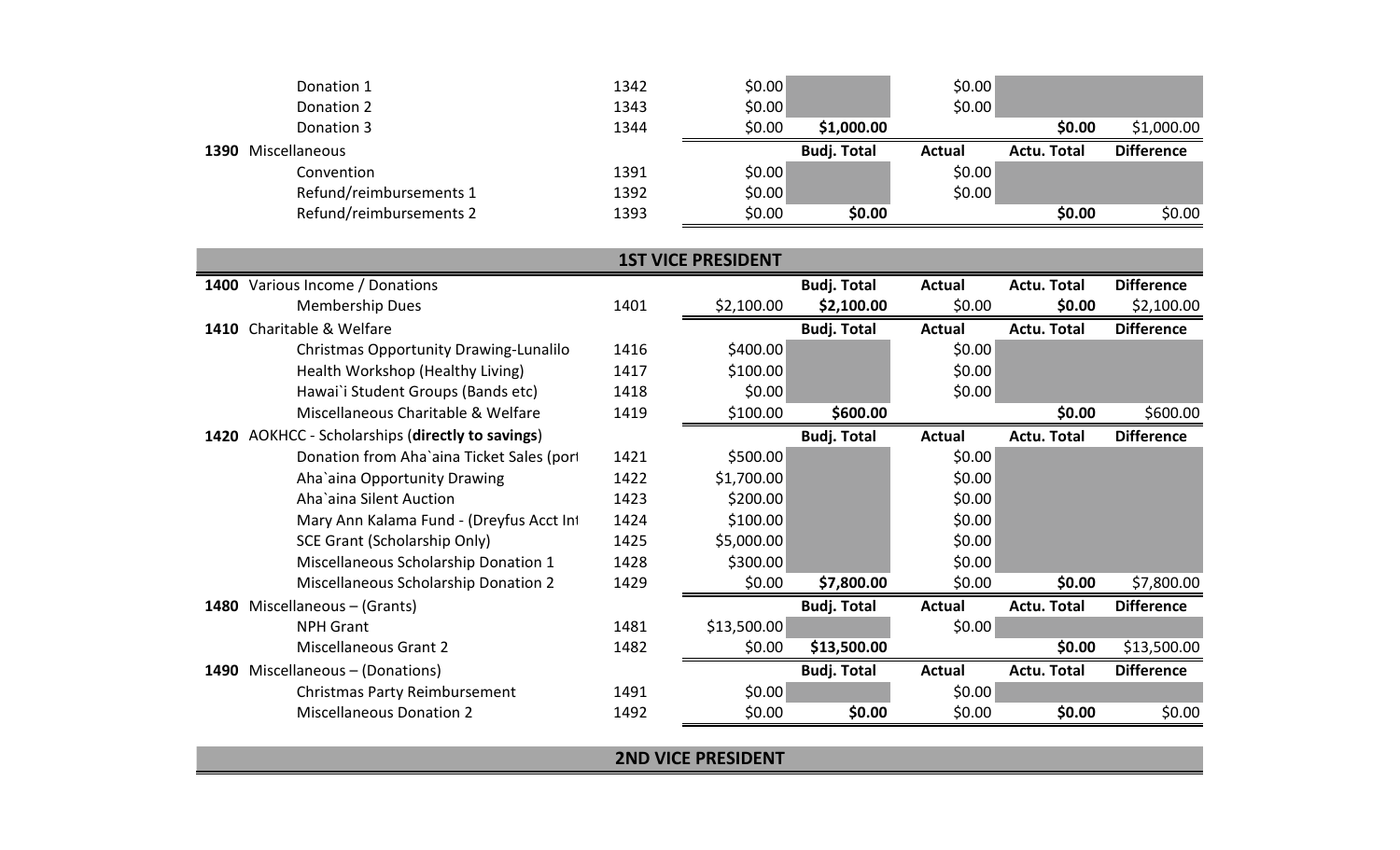|      | 1610 2ND VICE PRESIDENT - Various Income / Donations |      |             | <b>Budj. Total</b> | <b>Actual</b> | <b>Actu. Total</b> | <b>Difference</b> |
|------|------------------------------------------------------|------|-------------|--------------------|---------------|--------------------|-------------------|
|      | Donations - (Donors)                                 |      |             | <b>Budj. Total</b> | <b>Actual</b> | <b>Actu. Total</b> | <b>Difference</b> |
|      | Movie Night Donation (above tix)                     | 1612 | \$150.00    |                    | \$0.00        |                    |                   |
|      | <b>Donations - Personal</b>                          | 1613 | \$0.00      |                    | \$0.00        |                    |                   |
|      | Donations - Na Mea Hawai'i - (Cultural Ar            | 1614 | \$0.00      |                    | \$0.00        |                    |                   |
|      | Garage Sale                                          | 1615 | \$0.00      |                    | \$0.00        |                    |                   |
|      | PHIP AOP Koka                                        | 1617 | \$200.00    |                    | \$0.00        |                    |                   |
|      | Donation 2                                           | 1618 | \$0.00      | \$350.00           |               | \$0.00             | \$350.00          |
|      | 1620 Ho'olaule'a - Alondra Park Festival             |      |             | <b>Budj. Total</b> | <b>Actual</b> | <b>Actu. Total</b> | <b>Difference</b> |
|      | Subcontractors                                       | 1621 | \$1,350.00  |                    | \$0.00        |                    |                   |
|      | <b>HICCSC Opportunity Drawing</b>                    | 1622 | \$300.00    |                    | \$0.00        |                    |                   |
|      | Food Booth - (Sales)                                 | 1623 | \$10,000.00 |                    | \$0.00        |                    |                   |
|      | Na `Opio (Youth) Game Booth - (Sales)                | 1624 | \$0.00      |                    | \$0.00        |                    |                   |
|      | <b>Booth Decoration</b>                              | 1625 | \$0.00      |                    | \$0.00        |                    |                   |
|      | Miscellaneous                                        | 1626 | \$50.00     | \$11,700.00        | \$0.00        | \$0.00             | \$11,700.00       |
|      | 1640 AOKHCC `Aha`aina                                |      |             | <b>Budj. Total</b> | <b>Actual</b> | <b>Actu. Total</b> | <b>Difference</b> |
|      | Ticket Sales - Dinner & Performance                  | 1641 | \$11,100.00 |                    | \$0.00        |                    |                   |
|      | Beverage Sales - Alcoholic & Non-alcohol             | 1642 | \$2,000.00  |                    | \$0.00        |                    |                   |
|      | Pupu (Snacks) - Sales                                | 1643 | \$250.00    |                    | \$0.00        |                    |                   |
|      | Lei $-$ (Sales)                                      | 1644 | \$250.00    |                    | \$0.00        |                    |                   |
|      | Donations                                            | 1647 | \$0.00      |                    | \$0.00        |                    |                   |
|      | <b>Security Refund</b>                               | 1648 | \$0.00      |                    | \$0.00        |                    |                   |
|      | Miscellaneous                                        | 1649 | \$0.00      | \$13,600.00        | \$0.00        | \$0.00             | \$13,600.00       |
| 1660 | `Aha `Ohana Olakino Retreat                          |      |             | <b>Budj. Total</b> | <b>Actual</b> | <b>Actu. Total</b> | <b>Difference</b> |
|      | Miscellaneous                                        | 1661 | \$1,500.00  | \$1,500.00         | \$0.00        | \$0.00             | \$1,500.00        |
|      | 1670 Pacific Islander Festival Orange County         |      |             | <b>Budj. Total</b> | <b>Actual</b> | <b>Actu. Total</b> | <b>Difference</b> |
|      | Food Booth - (Sales)                                 | 1671 | \$5,500.00  |                    | \$0.00        |                    |                   |
|      | Miscellaneous                                        | 1672 | \$0.00      | \$5,500.00         | \$0.00        | \$0.00             | \$5,500.00        |
|      | 1680 Aloha Fesitval in the Valley                    |      |             | <b>Budj. Total</b> | <b>Actual</b> | <b>Actu. Total</b> | <b>Difference</b> |
|      | Food Booth - (Sales)                                 | 1681 | \$3,500.00  |                    | \$0.00        |                    |                   |
|      | Miscellaneous                                        | 1689 | \$0.00      | \$3,500.00         | \$0.00        | \$0.00             | \$3,500.00        |
|      | 1690 Miscellaneous                                   |      |             | <b>Budj. Total</b> | <b>Actual</b> | <b>Actu. Total</b> | <b>Difference</b> |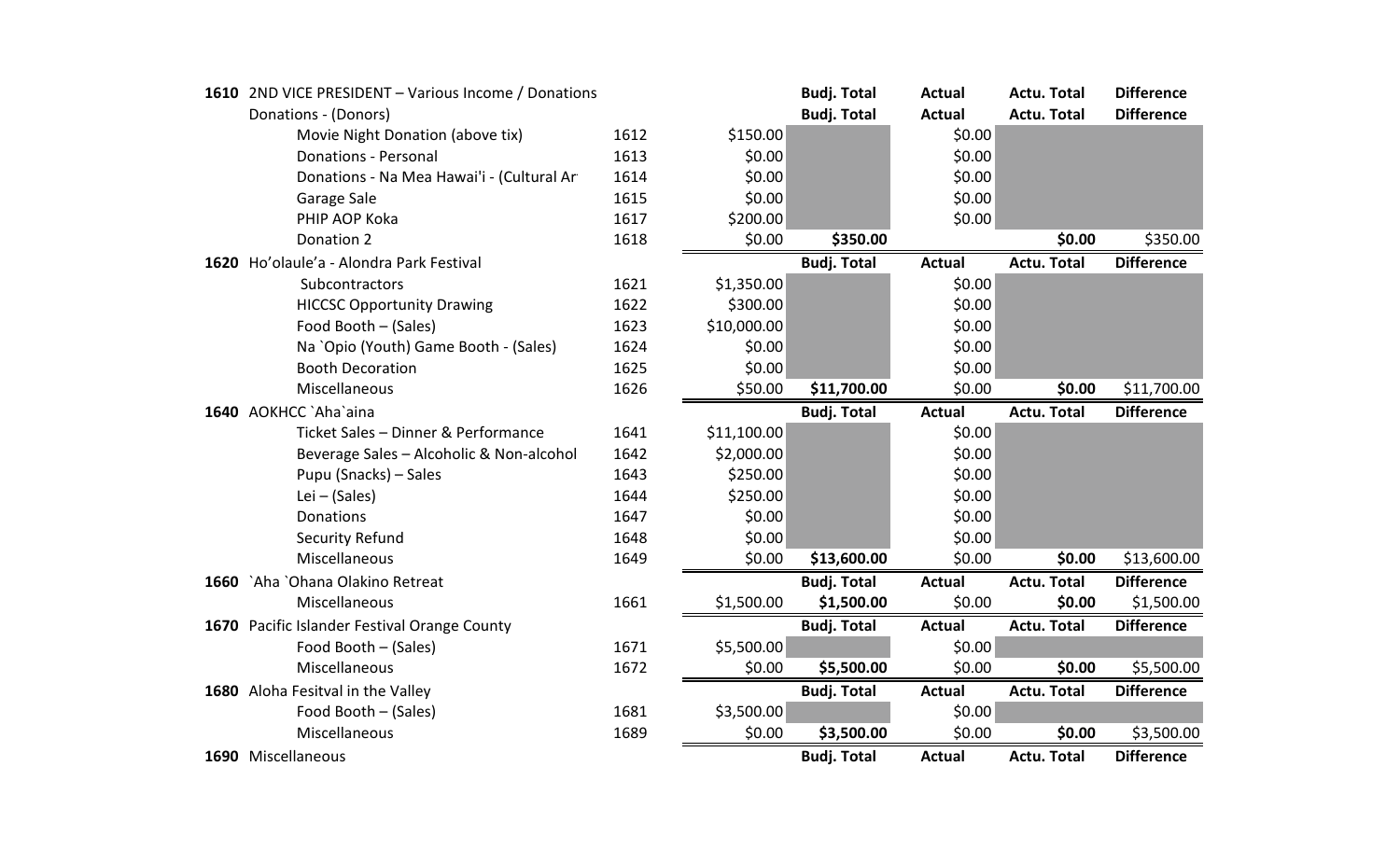| Miscellaneous Income    | 1699 | \$0.00   | \$1,400.00 |        | \$0.00 | \$1,400.00 |
|-------------------------|------|----------|------------|--------|--------|------------|
| <b>Special Events</b>   | 1698 | \$0.00   |            | \$0.00 |        |            |
| Movie Night Tix         | 1697 | \$700.00 |            | \$0.00 |        |            |
| Plate Lunch             | 1696 | \$0.00   |            | \$0.00 |        |            |
| Garage Sales            | 1695 | \$0.00   |            | \$0.00 |        |            |
| Tee Shirt - (Sales)     | 1694 | \$0.00   |            | \$0.00 |        |            |
| Boutiques – (Bake Sale) | 1693 | \$700.00 |            | \$0.00 |        |            |
| Kalua / Laulau / Poi    | 1692 | \$0.00   |            | \$0.00 |        |            |
| Catering                | 1691 |          |            | \$0.00 |        |            |
| Na Mea Fundraisers      |      |          |            |        |        |            |

| <b>Total Income</b> |
|---------------------|
|                     |

**Total Income \$62,650.00 \$0.00 \$62,650.00**

## **2000**

## **EXPENSES**

|                                               |      | <b>PRESIDENT</b> |                    |               |                    |                   |
|-----------------------------------------------|------|------------------|--------------------|---------------|--------------------|-------------------|
| 2300 Various Expenses from Income / Donations |      |                  | <b>Budj. Total</b> | <b>Actual</b> | <b>Actu. Total</b> | <b>Difference</b> |
| Na Mea (Cultural Performances & Worksh        | 2301 | \$0.00           |                    | \$0.00        |                    |                   |
| (Wintersburg Makana)<br>Hula                  | 2302 | \$500.00         |                    | \$0.00        |                    |                   |
| <b>Musicians Group</b>                        | 2303 | \$0.00           |                    | \$0.00        |                    |                   |
| Choral                                        | 2304 | \$0.00           |                    | \$0.00        |                    |                   |
| Aquarium of the Pacific                       | 2305 | \$0.00           |                    | \$0.00        |                    |                   |
| Na `Opio (Youth) Committee                    | 2306 | \$0.00           |                    | \$0.00        |                    |                   |
|                                               |      |                  | \$500.00           |               | \$0.00             | \$500.00          |
| 2320 Grants - (Organizations)                 |      |                  | <b>Budj. Total</b> | Actual        | Actu. Total        | <b>Difference</b> |
| Ho`olako Phase/Year 2                         | 2321 | \$0.00           |                    | \$0.00        |                    |                   |
| SCE Grant (non scholarship)                   | 2322 | \$0.00           |                    | \$0.00        |                    |                   |
| <b>Convention Grant</b>                       | 2323 | \$0.00           |                    | \$0.00        |                    |                   |
| Grant 1                                       | 2324 | \$0.00           |                    | \$0.00        |                    |                   |
| Grant 2                                       | 2325 | \$0.00           | \$0.00             |               | \$0.00             | \$0.00            |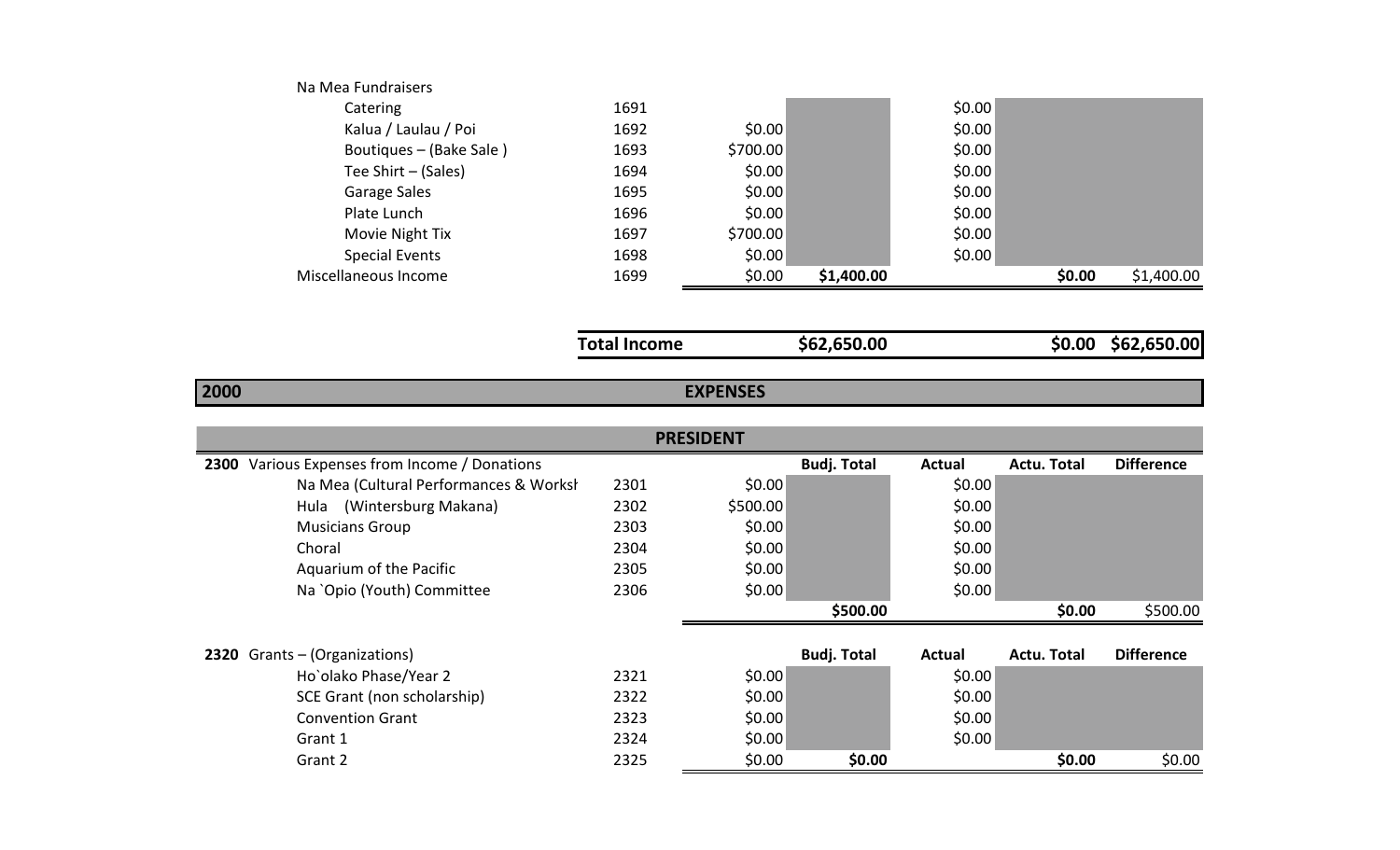| 2330 Organizational Memberships                       |      |            | <b>Budj. Total</b> | <b>Actual</b> | <b>Actu. Total</b> | <b>Difference</b> |
|-------------------------------------------------------|------|------------|--------------------|---------------|--------------------|-------------------|
| <b>HICCSC Membership Dues</b>                         | 2331 | \$50.00    |                    | \$0.00        |                    |                   |
| Membership 1                                          | 2332 | \$0.00     | \$50.00            |               | \$0.00             | \$50.00           |
| 2350 Association of Hawaiian Civic Clubs - (AHCC)     |      |            | <b>Budj. Total</b> | <b>Actual</b> | <b>Actu. Total</b> | <b>Difference</b> |
| Delegates - Traveling Allowance*                      | 2351 | \$3,000.00 |                    | \$0.00        |                    |                   |
| AHCC per Capita Fees (\$5/Member)                     | 2352 | \$550.00   |                    | \$0.00        |                    |                   |
| President's Traveling Allowance*                      | 2353 | \$1,200.00 |                    | \$0.00        |                    |                   |
| Choral Director Traveling Allowance*                  | 2354 | \$0.00     |                    | \$0.00        |                    |                   |
| Membership Registration Fees - ( $@$ \$50.(           | 2355 | \$550.00   |                    | \$0.00        |                    |                   |
| Admininstration - Copy, Printing, Program             | 2356 | \$500.00   |                    | \$0.00        |                    |                   |
| Postage/Shipping/Baggage                              | 2357 | \$0.00     |                    | \$0.00        |                    |                   |
| AHCC President's Luncheon Opportunity I               | 2358 | \$200.00   |                    | \$0.00        |                    |                   |
| Makana (gift) to AHCC Host Council                    | 2359 | \$100.00   |                    | \$0.00        |                    |                   |
|                                                       |      |            | \$6,100.00         | \$0.00        | \$0.00             | \$6,100.00        |
| *-Denotes Travel allowances for President & Delegates |      |            | <b>Budj. Total</b> | <b>Actual</b> | <b>Actu. Total</b> | <b>Difference</b> |
| 2370 Na Lei Makalapua - (Mainland Council)            |      |            |                    | \$0.00        |                    |                   |
| <b>Member Assement</b>                                | 2371 | \$250.00   |                    |               |                    |                   |
| Membership Dues per Capita @ \$2.50                   | 2372 | \$275.00   |                    |               |                    |                   |
| Travel Allowance (3 Delegates)                        | 2373 | \$1,200.00 |                    |               |                    |                   |
| Makana (gift) to Host - (Quarterly Meetin             | 2374 | \$100.00   |                    |               |                    |                   |
|                                                       |      |            | \$1,825.00         | \$0.00        | \$0.00             | \$1,825.00        |
| 2390 Miscellaneous President                          |      |            | <b>Budj. Total</b> | <b>Actual</b> | <b>Actu. Total</b> | <b>Difference</b> |
| Awards/Recognition - Certificates & Pres              | 2391 | \$100.00   |                    | \$0.00        |                    |                   |
| <b>Storage Shed Rental</b>                            | 2392 | \$6,500.00 |                    | \$0.00        |                    |                   |
| Organization Insurance                                | 2393 | \$550.00   |                    | \$0.00        |                    |                   |
| Professional Financial Services (Audit)               | 2394 | \$300.00   |                    | \$0.00        |                    |                   |
| <b>Installation Luncheon</b>                          | 2395 | \$0.00     |                    | \$0.00        |                    |                   |
| Board Meeting (Dec. Meeting)                          | 2396 | \$200.00   |                    | \$0.00        |                    |                   |
| <b>Meeting Room Rental</b>                            | 2398 | \$400.00   |                    | \$0.00        |                    |                   |
| <b>Miscellaneous Items</b>                            | 2399 | \$0.00     | \$8,050.00         | \$0.00        | \$0.00             | \$8,050.00        |

**1ST VICE PRESIDENT**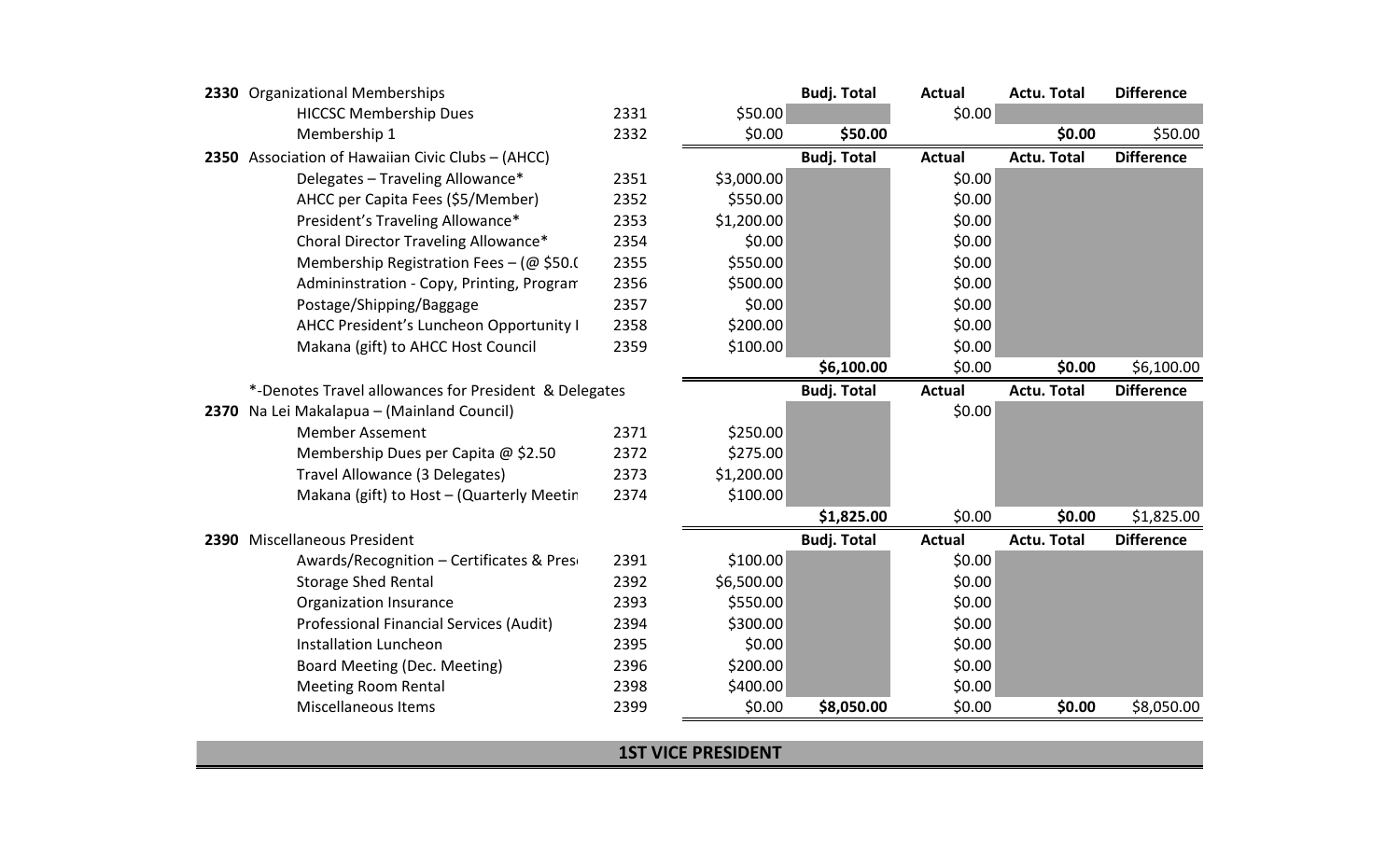| 2400 Various Income / Donations           |      |             | <b>Budj. Total</b> | <b>Actual</b> | Actu. Total        | <b>Difference</b> |
|-------------------------------------------|------|-------------|--------------------|---------------|--------------------|-------------------|
| Membership                                | 2401 | \$0.00      | \$0.00             |               | \$0.00             | \$0.00            |
| 2410 Charitable & Welfare                 |      |             | <b>Budj. Total</b> | <b>Actual</b> | <b>Actu. Total</b> | <b>Difference</b> |
| Christmas Party                           | 2411 | \$0.00      |                    | \$0.00        |                    |                   |
| Christmas Stocking Fabric & Suppli        | 2412 | \$30.00     |                    | \$0.00        |                    |                   |
| Stocking Fillers- (Gifts for Children)    | 2413 | \$125.00    |                    | \$0.00        |                    |                   |
| Food and Non-alcohol Beverages            | 2414 | \$50.00     |                    | \$0.00        |                    |                   |
| Hall Rental - (Incl. Insurance & Sec      | 2415 | \$350.00    |                    | \$0.00        |                    |                   |
| Health Workshop (Healthy Living)          | 2416 | \$0.00      |                    | \$0.00        |                    |                   |
| Lunalilo Makana                           | 2417 | \$400.00    |                    | \$0.00        |                    |                   |
| Hawai`i Student Groups (Bands etc)        | 2418 | \$50.00     |                    | \$0.00        |                    |                   |
| Miscellaneous Charitable & Welfare        | 2419 | \$0.00      | \$1,005.00         | \$0.00        | \$0.00             | \$1,005.00        |
| 2420 AOKHCC - Scholarships                |      |             | <b>Budj. Total</b> | <b>Actual</b> | <b>Actu. Total</b> | <b>Difference</b> |
| Transfer in Scholarship Fund (\$7,700 awa | 2421 | \$450.00    |                    | \$0.00        |                    |                   |
| Mary Ann Kalama Fund - (Dreyfus Acct)     |      |             |                    |               |                    |                   |
| KSBE Exploration Programs (\$500 a        | 2425 | \$0.00      |                    | \$0.00        |                    |                   |
| Cultural Workshop (\$650 awarded          | 2426 | \$0.00      |                    | \$0.00        |                    |                   |
| Scholarship Committee                     | 2427 | \$0.00      |                    | \$0.00        |                    |                   |
| Miscellaneous                             | 2429 | \$0.00      | \$450.00           | \$0.00        | \$0.00             | \$450.00          |
| 2440 Committees                           |      |             | <b>Budj. Total</b> | <b>Actual</b> | <b>Actu. Total</b> | <b>Difference</b> |
| Constitution & By-Laws                    | 2441 | \$0.00      |                    | \$0.00        |                    |                   |
| Policy & Procedures Committee             | 2442 | \$0.00      |                    | \$0.00        |                    |                   |
| Library                                   | 2443 | \$0.00      | \$0.00             |               | \$0.00             | \$0.00            |
| 2490 Miscellaneous 1st Vice President     |      |             | <b>Budj. Total</b> | <b>Actual</b> | <b>Actu. Total</b> | <b>Difference</b> |
| <b>NPH Grant</b>                          | 2491 | \$13,500.00 |                    | \$0.00        |                    |                   |
| Misc. Ku`e Petition                       | 2492 | \$0.00      | \$13,500.00        | \$0.00        | \$0.00             | \$13,500.00       |

| <b>2ND VICE PRESIDENT</b>                                          |      |          |                    |               |             |                   |  |  |  |
|--------------------------------------------------------------------|------|----------|--------------------|---------------|-------------|-------------------|--|--|--|
| <b>2600</b> Various Expenses from Income / Donations / Fundraising |      |          | <b>Budj. Total</b> | <b>Actual</b> | Actu. Total | <b>Difference</b> |  |  |  |
| <b>Fire Extinguishers</b>                                          | 2601 | \$50.00  |                    | \$0.00        |             |                   |  |  |  |
| Propane Gas                                                        | 2602 | \$200.00 |                    | \$0.00        |             |                   |  |  |  |
| Equipment (Tables, Chairs, Grill) Purchase                         | 2603 | \$0.00   |                    | \$0.00        |             |                   |  |  |  |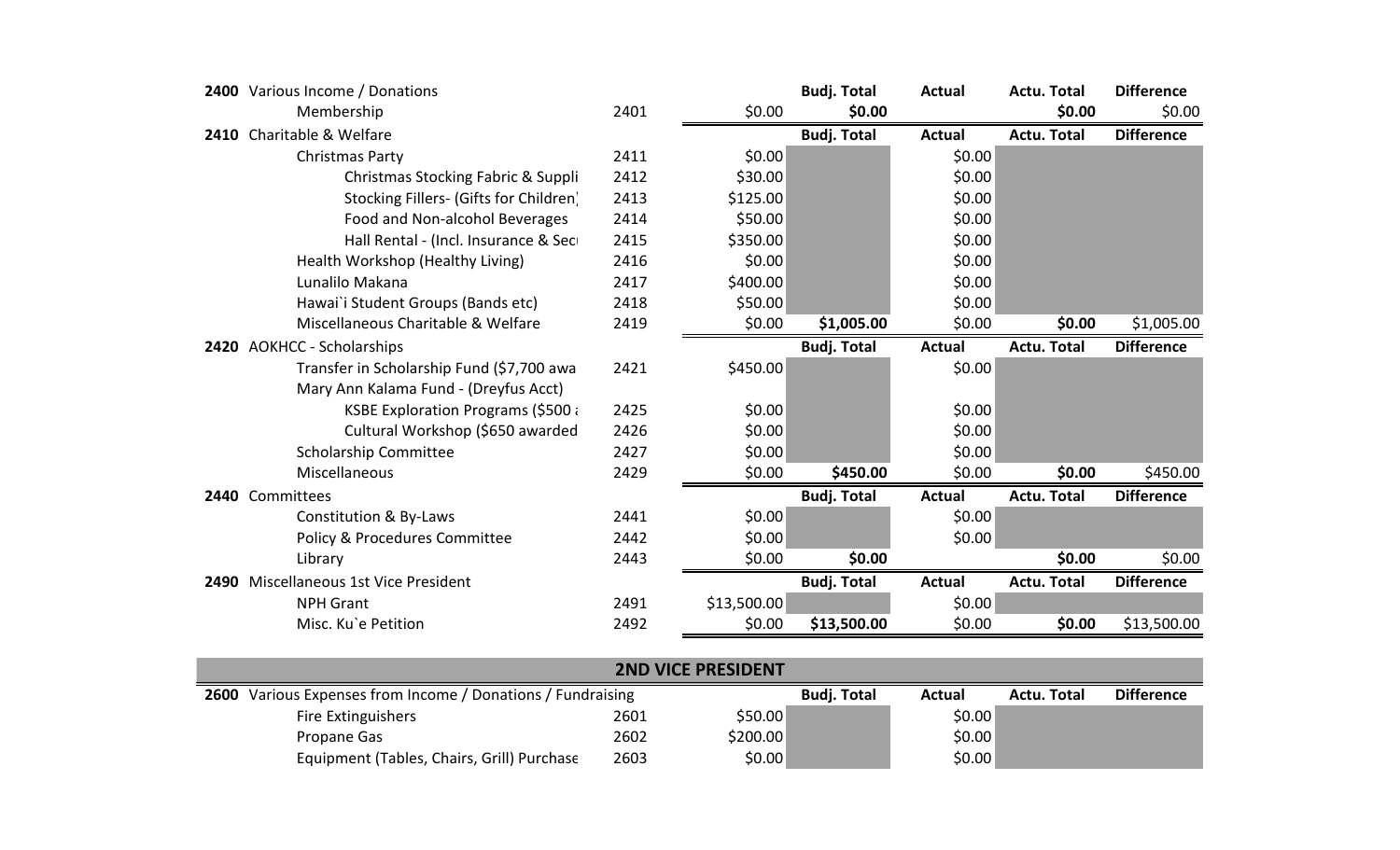| Miscellaneous Expense 1                  | 2604 | \$0.00     |                    | \$0.00        |                    |                   |
|------------------------------------------|------|------------|--------------------|---------------|--------------------|-------------------|
| Miscellaneous Expense 2                  | 2605 | \$0.00     | \$250.00           | \$0.00        | \$0.00             | \$250.00          |
| 2610 Community Workshops/ Na Mea Hawai`i |      |            | <b>Budj. Total</b> | <b>Actual</b> | <b>Actu. Total</b> | <b>Difference</b> |
| <b>Cultural Arts</b>                     | 2611 | \$0.00     |                    | \$0.00        |                    |                   |
| Keiki, Kamali`i                          | 2612 | \$0.00     |                    | \$0.00        |                    |                   |
| Olelo Hawai`i                            | 2613 | \$0.00     |                    | \$0.00        |                    |                   |
| Hula                                     | 2614 | \$0.00     |                    | \$0.00        |                    |                   |
| Mele                                     | 2615 | \$0.00     |                    | \$0.00        |                    |                   |
|                                          |      |            | \$0.00             |               | \$0.00             | \$0.00            |
| 2620 Ho'olaule'a - Alondra Park Festival |      |            | <b>Budj. Total</b> | <b>Actual</b> | <b>Actu. Total</b> | <b>Difference</b> |
| <b>Boutique (Vendors)</b>                |      |            |                    | \$0.00        |                    |                   |
| Booth Fees - (Incl. Insurance)           | 2621 | \$600.00   |                    | \$0.00        |                    |                   |
| Miscellaneous Expense                    | 2622 | \$0.00     |                    | \$0.00        |                    |                   |
| <b>Opportunity Drawing</b>               | 2623 | \$150.00   |                    | \$0.00        |                    |                   |
| Food Booth                               |      |            |                    | \$0.00        |                    |                   |
| Booth Fee (Incl. Insurance)              | 2624 | \$675.00   |                    | \$0.00        |                    |                   |
| <b>Food Supplies</b>                     | 2625 | \$6,000.00 |                    | \$0.00        |                    |                   |
| Food Items (Not for sale - Workers       | 2626 | \$200.00   |                    | \$0.00        |                    |                   |
| Reefer Truck / Ice / Equipment           | 2627 | \$150.00   |                    | \$0.00        |                    |                   |
| Table / Chairs Rental                    | 2628 | \$0.00     |                    | \$0.00        |                    |                   |
| Miscellaneous Expense                    | 2629 | \$0.00     |                    | \$0.00        |                    |                   |
| Na `Opio Game / Tattoo Booth             |      |            |                    | \$0.00        |                    |                   |
| Booth Fees - (Incl. Insurance)           | 2630 | \$200.00   |                    | \$0.00        |                    |                   |
| <b>Game Supplies</b>                     | 2631 | \$0.00     |                    | \$0.00        |                    |                   |
| <b>Tattoo Supplies</b>                   | 2632 | \$0.00     |                    | \$0.00        |                    |                   |
| Miscellaneous Expense                    | 2633 | \$0.00     |                    | \$0.00        |                    |                   |
| Advertising                              | 2634 | \$75.00    |                    | \$0.00        |                    |                   |
| <b>HICCSC Opportunity Drawing</b>        | 2635 | \$150.00   |                    | \$0.00        |                    |                   |
| Truck w/Fuel - Rental                    | 2636 | \$400.00   |                    | \$0.00        |                    |                   |
| Miscellaneous                            | 2637 | \$0.00     |                    | \$0.00        |                    |                   |
| Miscellaneous                            | 2638 | \$0.00     | \$8,600.00         | \$0.00        | \$0.00             | \$8,600.00        |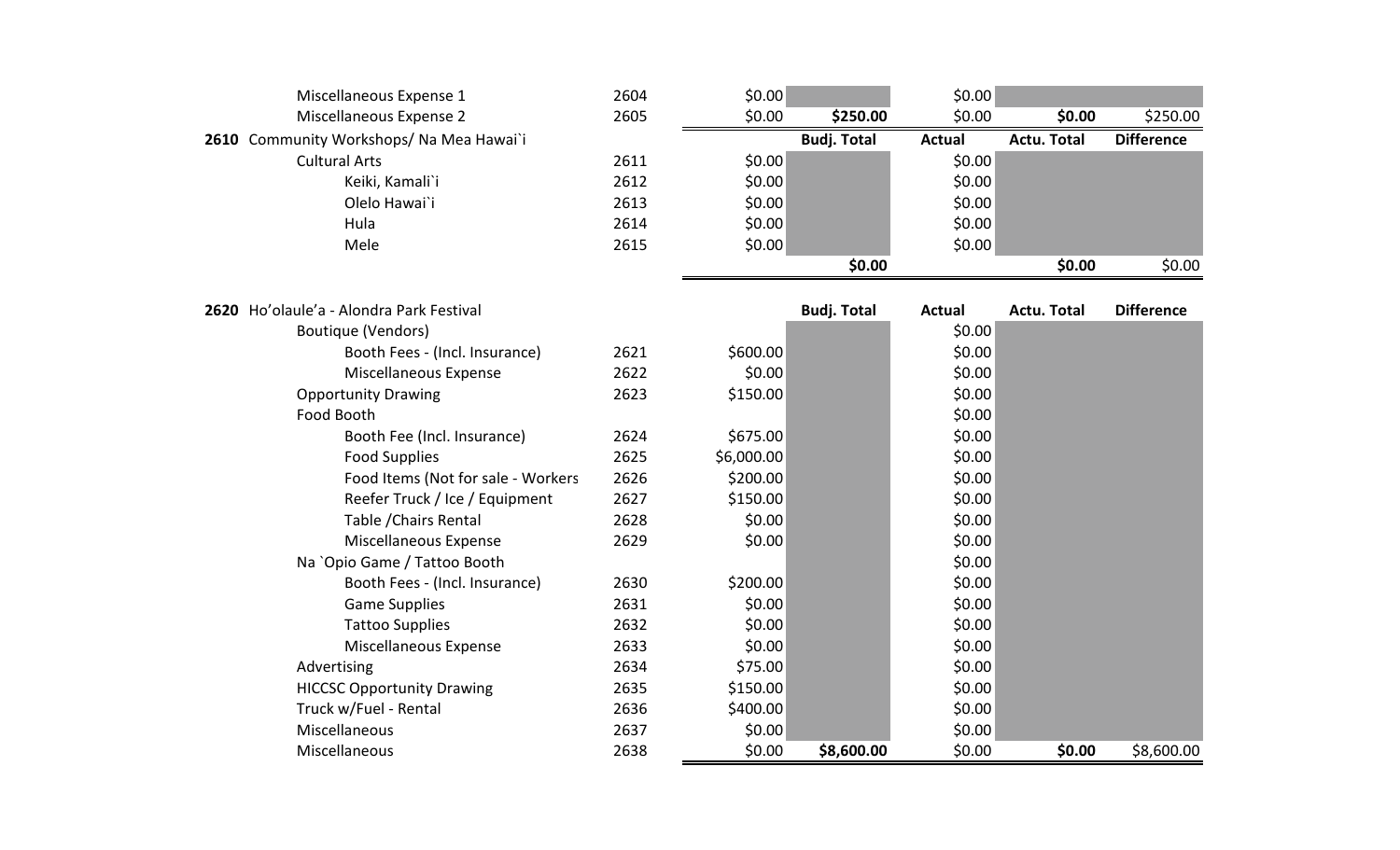| 2640 Aha`aina                                  |      |            | <b>Budj. Total</b> | <b>Actual</b> | <b>Actu. Total</b> | <b>Difference</b> |
|------------------------------------------------|------|------------|--------------------|---------------|--------------------|-------------------|
| Costa Mesa Community Center - Hall Ren         | 2641 | \$3,500.00 |                    | \$0.00        |                    |                   |
| Security                                       | 2642 | \$500.00   |                    | \$0.00        |                    |                   |
| Makana (gifts) – (kumu, students, guests)      | 2643 | \$0.00     |                    | \$0.00        |                    |                   |
| <b>Food Items</b>                              | 2644 |            |                    | \$0.00        |                    |                   |
| Alcohol / Non-alcohol Beverages                | 2645 | \$1,400.00 |                    | \$0.00        |                    |                   |
| Sundry Items - (Paper Goods, napkins, pla      | 2646 | \$1,400.00 |                    | \$0.00        |                    |                   |
| Miscellaneous Printing - (Program pamph        | 2647 | \$200.00   |                    | \$0.00        |                    |                   |
| Hula Costumes (Fabric, Adornments)             | 2648 | \$700.00   |                    | \$0.00        |                    |                   |
| Sound Engineer                                 | 2649 | \$500.00   |                    | \$0.00        |                    |                   |
| <b>Truck Rental</b>                            | 2650 | \$300.00   |                    | \$0.00        |                    |                   |
| Decoration (stage, tables, centerpieces, e     | 2651 | \$250.00   |                    | \$0.00        |                    |                   |
| Prizes (two \$250)                             | 2652 | \$600.00   |                    | \$0.00        |                    |                   |
| Video                                          | 2653 | \$500.00   |                    | \$0.00        |                    |                   |
| Miscellaneous                                  | 2654 | \$150.00   | \$10,000.00        | \$0.00        | \$0.00             | \$10,000.00       |
| 2660 `Ohana Retreat                            |      |            | <b>Budj. Total</b> | <b>Actual</b> | <b>Actu. Total</b> | <b>Difference</b> |
| Registration/Administration                    | 2661 | \$0.00     |                    | \$0.00        |                    |                   |
| <b>Facility Rental</b>                         | 2662 | \$0.00     |                    | \$0.00        |                    |                   |
| Presenters                                     | 2663 | \$0.00     |                    | \$0.00        |                    |                   |
| Supplies for Crafts/Workshops                  | 2664 | \$0.00     |                    | \$0.00        |                    |                   |
| Food/Meals                                     | 2665 | \$0.00     |                    | \$0.00        |                    |                   |
| Honorarium                                     | 2666 | \$0.00     |                    | \$0.00        |                    |                   |
| Accommidations                                 | 2667 | \$0.00     |                    | \$0.00        |                    |                   |
| Miscellaneous                                  | 2668 | \$250.00   | \$250.00           | \$0.00        | \$0.00             | \$250.00          |
| 2670 Pacific Islander Festival (Orange County) |      |            | <b>Budj. Total</b> | <b>Actual</b> | <b>Actu. Total</b> | <b>Difference</b> |
| Booth Fees / Insurance                         | 2671 | \$250.00   |                    | \$0.00        |                    |                   |
| <b>Food Supplies</b>                           | 2672 | \$2,700.00 |                    | \$0.00        |                    |                   |
| Miscellaneous                                  | 2673 | \$100.00   | \$3,050.00         | \$0.00        | \$0.00             | \$3,050.00        |
| 2680 Aloha Fesitval in the Valley              |      |            | <b>Budj. Total</b> | <b>Actual</b> | <b>Actu. Total</b> | <b>Difference</b> |
| Booth Fees / Insurance                         | 2681 | \$650.00   |                    | \$0.00        |                    |                   |
| <b>Supplies</b>                                | 2682 | \$1,500.00 |                    | \$0.00        |                    |                   |
| Miscellaneous                                  | 2689 | \$0.00     | \$2,150.00         | \$0.00        | \$0.00             | \$2,150.00        |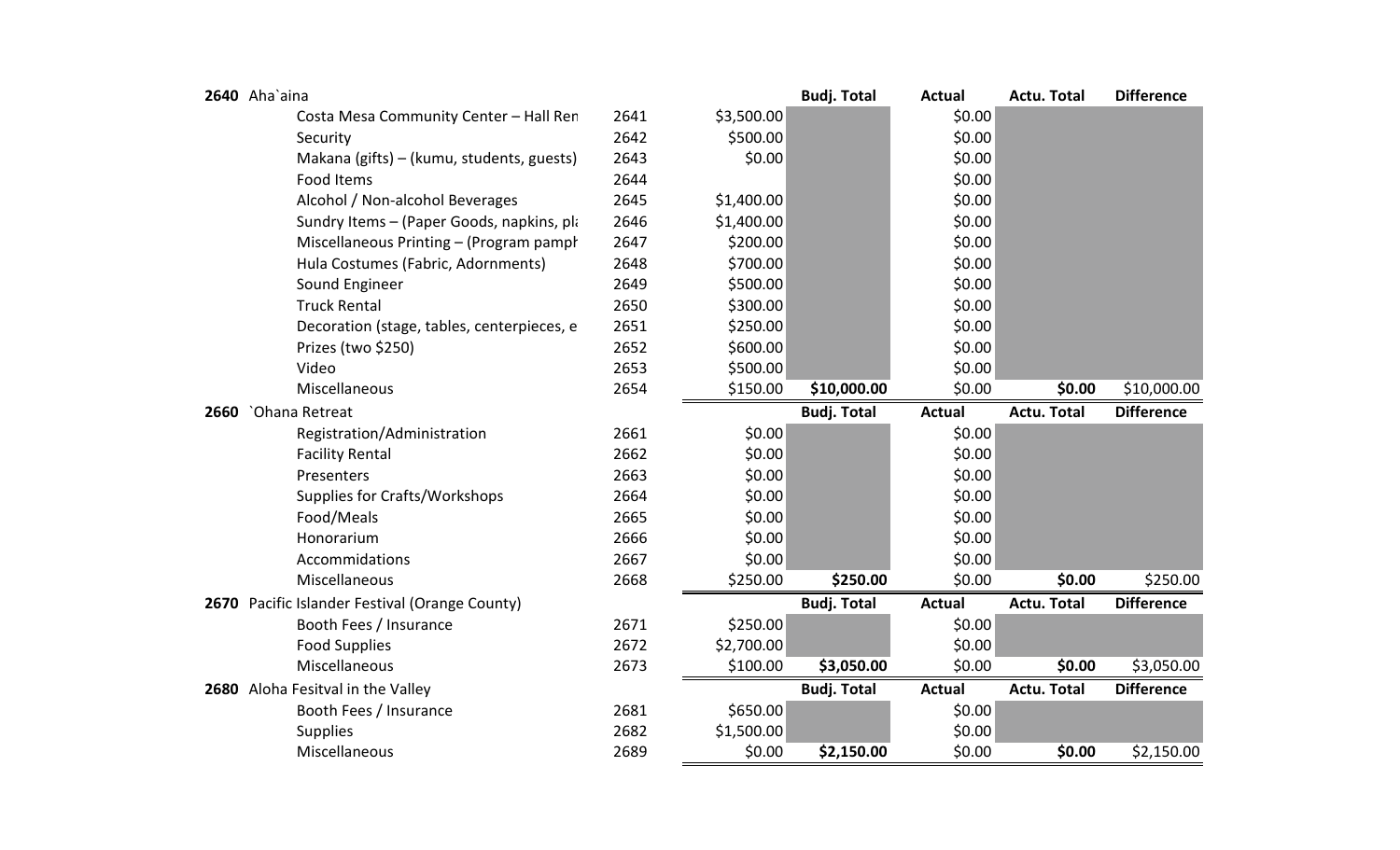| 2690 | Miscellaneous                     |      |          | <b>Budj. Total</b> |        | <b>Actu. Total</b> | <b>Difference</b> |
|------|-----------------------------------|------|----------|--------------------|--------|--------------------|-------------------|
|      | Na Mea Fundraising                |      |          |                    |        |                    |                   |
|      | Catering                          | 2691 | \$0.00   |                    | \$0.00 |                    |                   |
|      | Kalua Pig / Laulau / Poi          | 2692 | \$0.00   |                    | \$0.00 |                    |                   |
|      | Boutique Booth Fees - (Bake Sales | 2693 | \$100.00 |                    | \$0.00 |                    |                   |
|      | Boutique/Bake Sale Supplies       | 2694 | \$0.00   |                    | \$0.00 |                    |                   |
|      | Plate Lunch                       | 2695 | \$0.00   |                    | \$0.00 |                    |                   |
|      | <b>Special Events</b>             | 2696 | \$0.00   |                    | \$0.00 |                    |                   |
|      | Movie Nights                      | 2697 | \$200.00 |                    | \$0.00 |                    |                   |
|      | <b>Community Projects</b>         | 2698 | \$0.00   |                    | \$0.00 |                    |                   |
|      | Miscellaneous                     | 2699 | \$100.00 | \$400.00           | \$0.00 | \$0.00             | \$400.00          |

| <b>CORRESPONDING SECRETARY</b> |                                          |      |          |                    |        |             |                   |  |
|--------------------------------|------------------------------------------|------|----------|--------------------|--------|-------------|-------------------|--|
| 2700                           |                                          |      |          | <b>Budj. Total</b> | \$0.00 | Actu. Total | <b>Difference</b> |  |
|                                | Office Supplies – (Envelopes)            | 2701 | \$0.00   |                    | \$0.00 |             |                   |  |
|                                | <b>Hospitality Coffee</b>                | 2702 | \$100.00 |                    | \$0.00 |             |                   |  |
|                                | `Ainahau Business Cards                  | 2703 | \$20.00  |                    | \$0.00 |             |                   |  |
|                                | Kahakuhi O `Ainahau Newsletter (Printing | 2704 | \$100.00 |                    | \$0.00 |             |                   |  |
|                                | Postage                                  | 2705 | \$120.00 |                    | \$0.00 |             |                   |  |
|                                | Toner / Ink Cartridge - (Computer)       | 2706 | \$100.00 |                    | \$0.00 |             |                   |  |
|                                | Stationery                               | 2707 | \$0.00   |                    | \$0.00 |             |                   |  |
|                                | Cards (Sympathy, Get Well)               | 2708 | \$0.00   |                    | \$0.00 |             |                   |  |
|                                | Post Office Box - (Rental Fee)           | 2709 | \$210.00 |                    | \$0.00 |             |                   |  |
|                                | Web Site Support                         | 2710 | \$150.00 |                    | \$0.00 |             |                   |  |
|                                | Miscellaneous Items                      | 2790 | \$50.00  | \$850.00           |        | \$0.00      | \$850.00          |  |

| <b>RECORDING SECRETARY</b> |                                                                         |      |        |  |        |  |  |  |  |
|----------------------------|-------------------------------------------------------------------------|------|--------|--|--------|--|--|--|--|
| 2800                       | <b>Budj. Total</b><br><b>Difference</b><br>\$0.00<br><b>Actu. Total</b> |      |        |  |        |  |  |  |  |
|                            | Copying                                                                 | 2801 | \$0.00 |  | \$0.00 |  |  |  |  |
|                            | Toner / Ink Cartridge – (Computer)                                      | 2802 | \$0.00 |  | \$0.00 |  |  |  |  |
|                            | Miscellaneous Items                                                     | 2803 | \$0.00 |  | \$0.00 |  |  |  |  |
|                            | Library (NLM Historical Sites Books 25 @\$                              | 2804 | \$0.00 |  | \$0.00 |  |  |  |  |